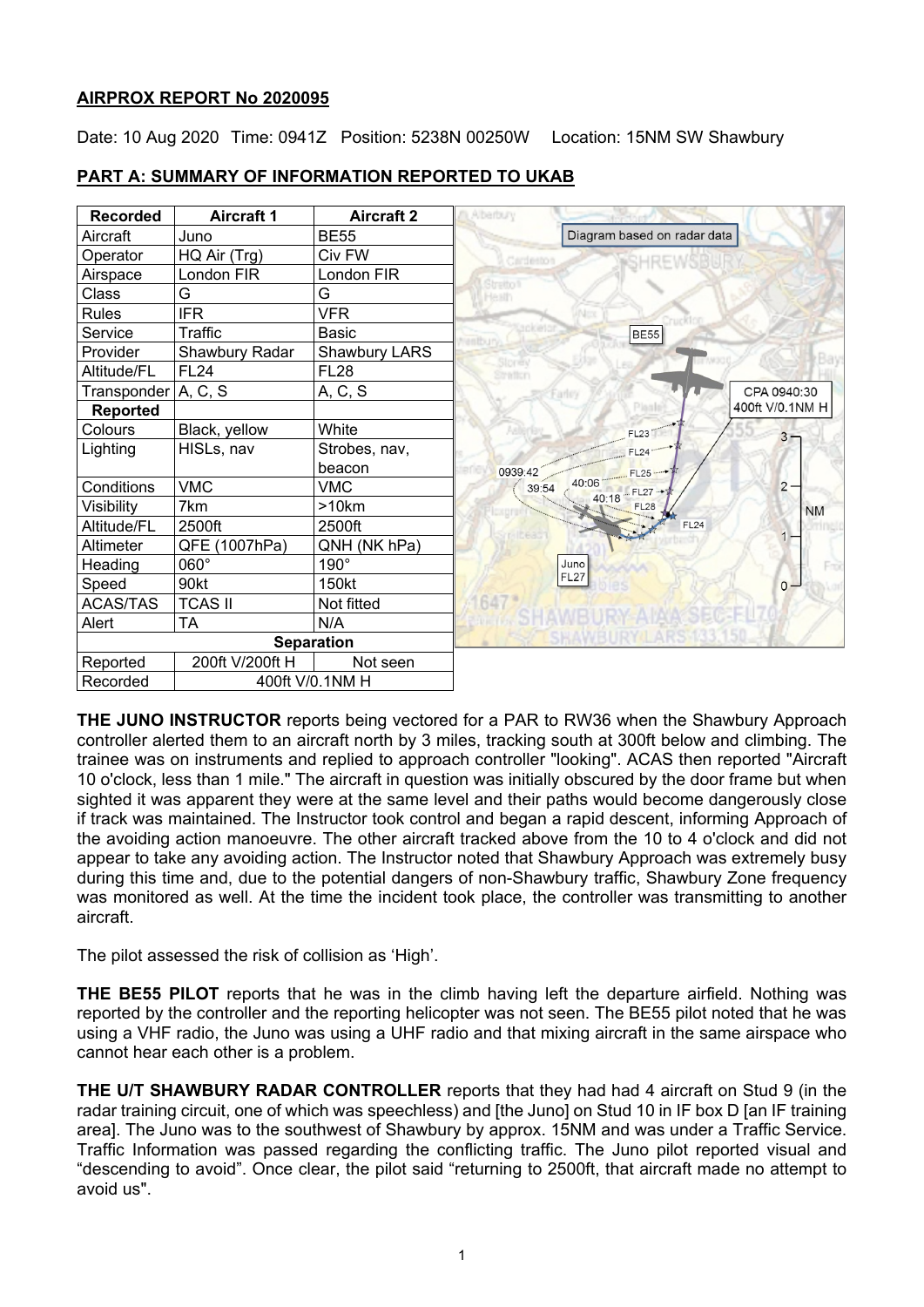**THE SHAWBURY RADAR SCREEN CONTROLLER** reports sitting behind a U/T controller, bandboxing Approach and Director. At the time, the Screen controller believed they had 4 or 5 aircraft on frequency. The Juno called complete in IF Box D and was routed for a RW36 arrival. Whilst routing in, affecting traffic was called and the Juno pilot became visual with the Basic Service aircraft [the BE55], showing as 300ft below. The Basic Service aircraft then appeared to climb fast paced as the Mode C dropped off. The Juno pilot then informed them that he was descending to avoid the aircraft, and that the Basic Service aircraft had taken no action to avoid him. The Mode C re-appeared on the Basic Service aircraft which was then 100ft above the Juno.

**THE SHAWBURY LARS CONTROLLER** reports they could not recall a lot of detail from the day. Traffic levels were low at the time with a Traffic Service aircraft transiting to the northeast which was being monitored to make sure it was maintaining outside controlled airspace. It was during this time that the Screen controller, sat behind the U/T Approach controller made the LARS controller aware of the Airprox and asked if [the BE55 pilot] was visual with [the Juno]. Unfortunately, [the BE55] climb was not noticed so Traffic Information was not passed.

**THE SHAWBURY SUPERVISOR** reports being located in another room and therefore did not witness the occurrence.

#### **Factual Background**

The weather at Shawbury was recorded as follows:

METAR EGOS 100950Z 05006KT CAVOK 21/16 Q1016 NOSIG RMK BLU BLU=

#### **Analysis and Investigation**

#### **Military ATM**

An Airprox occurred on 10 Aug 20 at approximately 0940 UTC, 15NM SSW of RAF Shawbury between a Beech 55 and a Juno. The Juno was receiving a Traffic Service from Shawbury Approach and the Beech 55 was receiving a Basic Service from Shawbury LARS.

The Trainee Approach controller was controlling 3 other Air Systems in the radar training circuit, one of which was 'Speechless' with one other operating in an IF box over two frequencies. The Juno was in the radar training circuit and was being vectored for a PAR approach. The aircraft was turned onto base leg on an initial heading of 090° which was altered to 060°. Traffic Information was passed on the Beech 55 after the updated heading change. Between the initial turn to 090° and the Traffic Information being passed the controller ascertained the type of approach and intentions of the Speechless Air System.

The Shawbury LARS controllers was providing a service to 2 other Air Systems one of which was reported to be under a Traffic Service. The Beech 55 requested a Basic Service which was given. No Traffic Information was passed to the Beech 55 as the controller reported that their attention was focused on the Traffic Service Air System due to their proximity to controlled airspace.

Figures 1-5 show the positions of the Juno and the Beech 55 at relevant times in the lead up to and during the Airprox. The screen shots are taken from a replay using the NATS Radars, which are not utilised by Shawbury controllers, therefore, may not be entirely representative of the picture available to the Shawbury controllers.

The Beech 55 was transiting to the west of the Shawbury MATZ. The Juno was late downwind in the radar training circuit and turned onto a heading of 090°, separation at this point was 3.6NM and 800ft.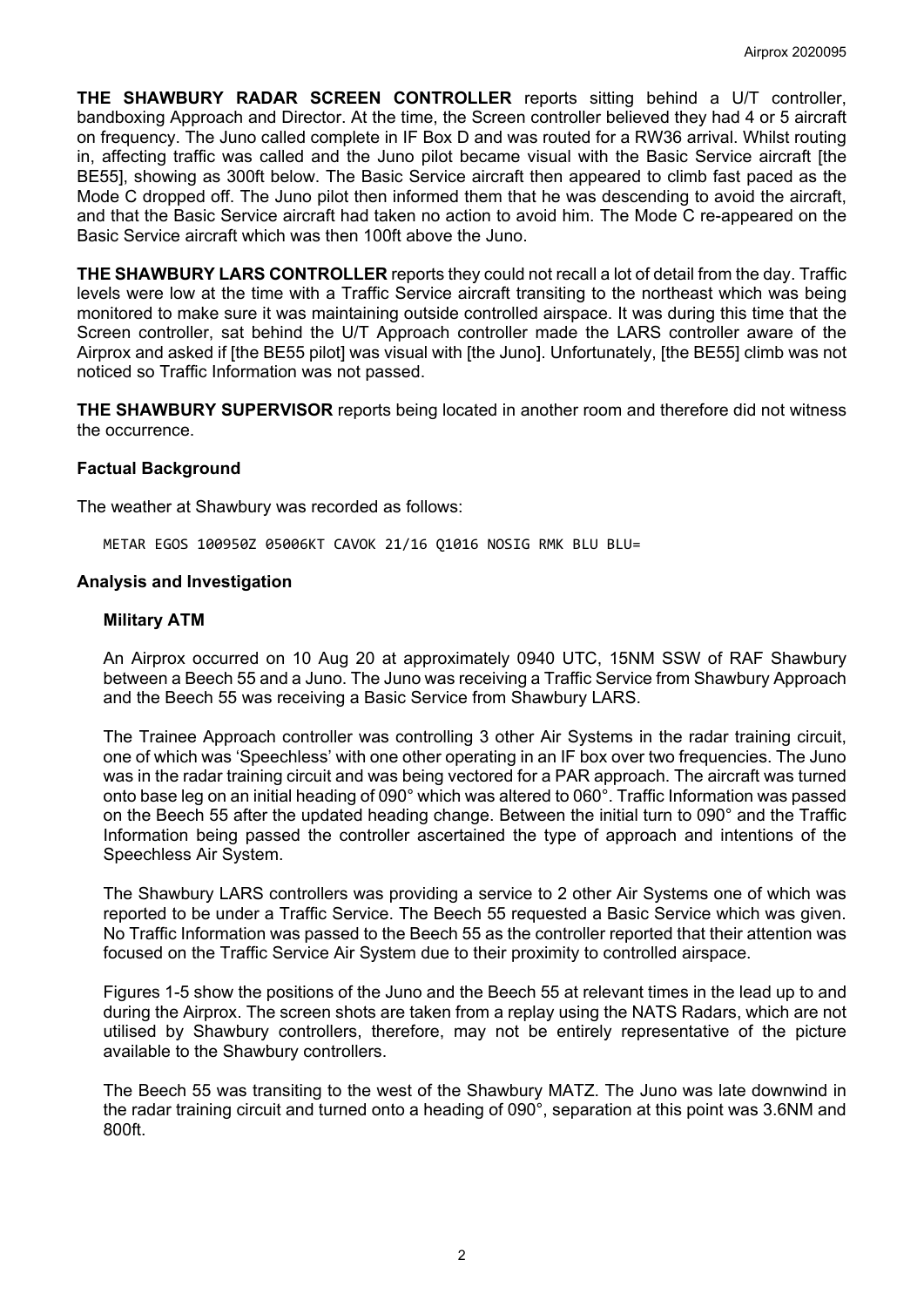

Figure 1: Juno turned to a heading of 090°.

Nineteen seconds later the controller gave the Juno a further turn to 060°. Separation at this point had decreased to 3.4NM and 700ft.



Figure 2: Juno turned to a heading of 060°.

Traffic Information was passed to the Juno 40sec after the heading change to 060°. Separation decreased to 2NM and 300ft.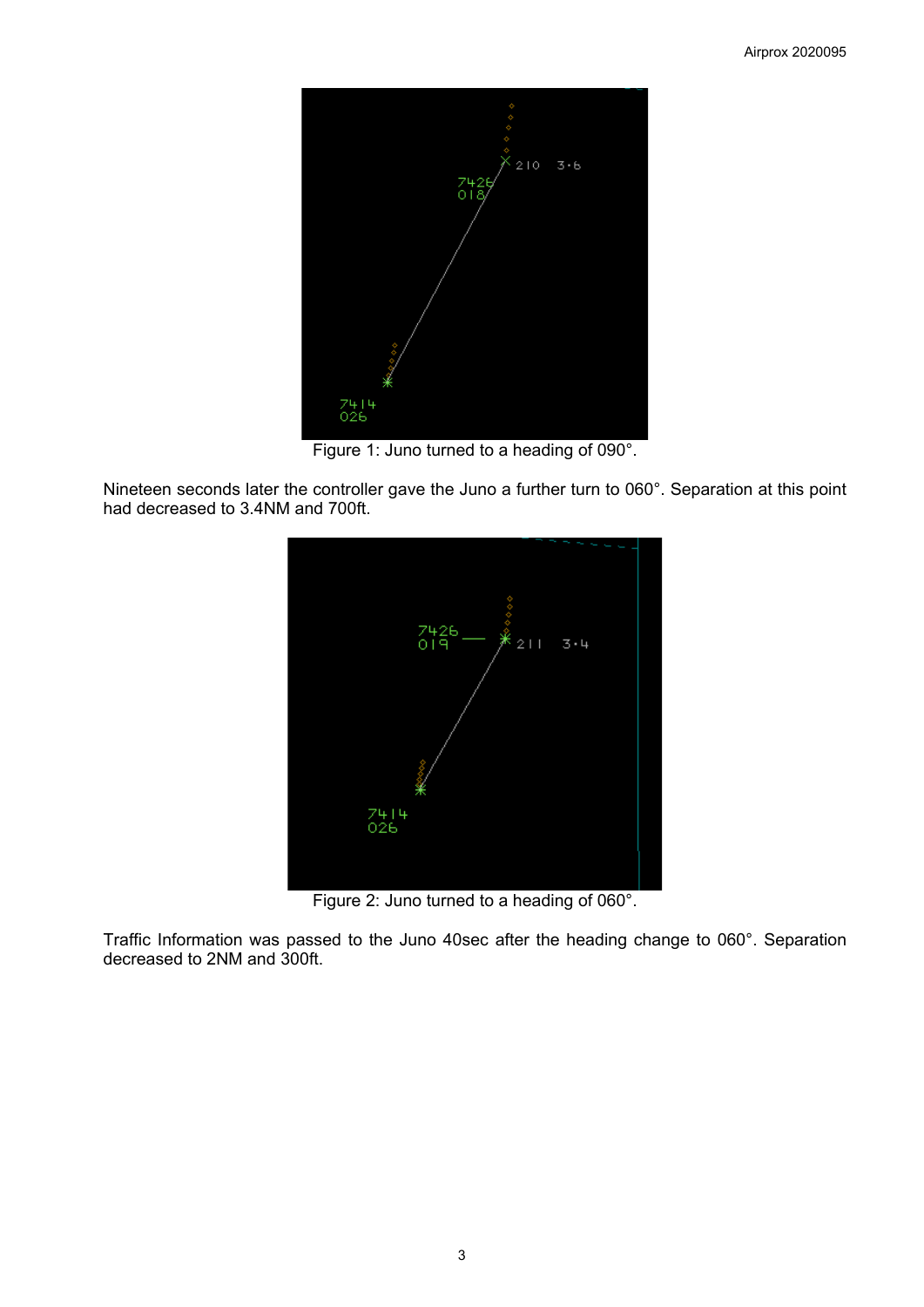

Figure 3: Traffic Information passed to the Juno.

A further fourteen seconds elapsed before the Juno reported visual with the Beech 55. Separation decreased to 1.1NM and 200ft.



Figure 4: Juno reports visual with the Beech 55.

Nine seconds after the Juno reported visual, they report that they were descending. CPA was measured at 0.1NM and 400ft.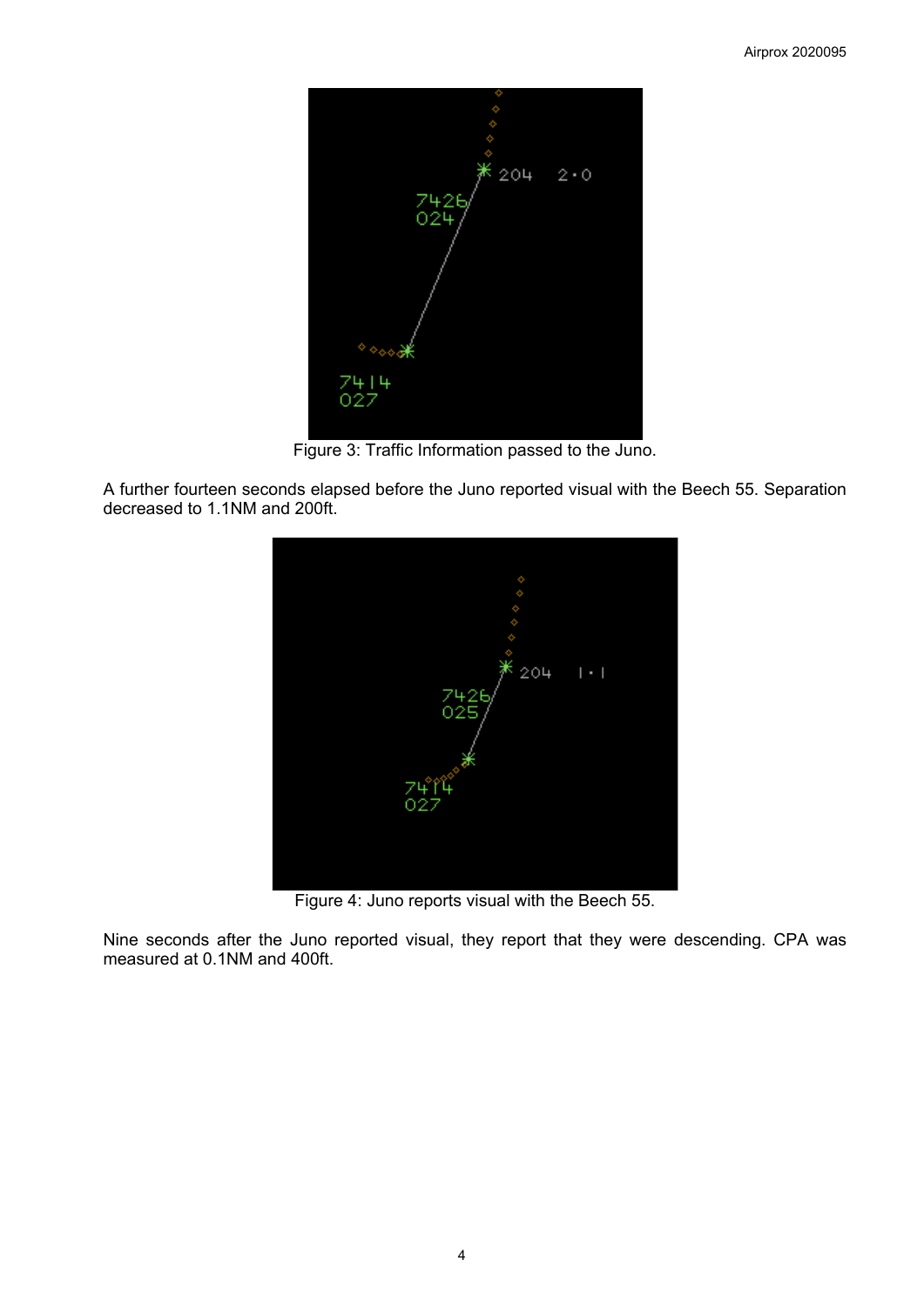

Figure 5: CPA.

The Shawbury Approach controller was busy with multiple Air Systems operating in the radar training circuit and whilst the Traffic Information ultimately helped the Juno pilot become visual with the Beech 55, it was passed later than would be expected. Furthermore, the Approach controller initial base leg turn combined with their updated turn vectored the Juno into confliction with the Beech 55. However, that is only the impression given on the NATS radar replay and may not have been a true representation of what the controller saw on their radar screen. It is unclear as to whether the climbing Beech 55 was not sighted by the Approach controller or if they had misjudged the speed and track. The Shawbury LARS controller was distracted with a Traffic Service Air System and their proximity to controlled airspace however, as the Beech 55 was under a Basic Service the LARS controller was not required to monitor the track. The Beech 55 Pilot raised concerns over operating on a VHF frequency whereby the Juno was operating on a UHF frequency. Due to the different natures of flight, one in the radar training circuit and one on a LARS transit, with different controllers the frequency split did not play a factor in this instance.

## **UKAB Secretariat**

The Juno and BE55 pilots shared an equal responsibility for collision avoidance and not to operate in such proximity to other aircraft as to create a collision hazard.<sup>[1](#page-4-0)</sup> If the incident geometry is considered as converging then the BE55 pilot was required to give way to the Juno.[2](#page-4-1)

## **RAF Shawbury Local Investigation**

The RAF Shawbury Local Investigation found that the cause was a natural operating hazard and that ATC and ACAS had warned the Juno pilot [of the converging BE55], with a contributory factor that one of the Juno pilots was flying on instruments which reduced the options for lookout.

## **Comments**

## **HQ Air Command**

Although each pilot was working a different frequency, the Juno pilot was monitoring the Shawbury LARS frequency on which the BE55 had previously called – albeit, 3 minutes before the Airprox occurred. This call, if it was assimilated, may not have provided enough information to cause the Juno pilot concern. The BE55 was called to the Juno pilot by Shawbury Approach and the Juno

<span id="page-4-0"></span><sup>1</sup> SERA.3205 Proximity. MAA RA 2307 paragraphs 1 and 2.

<span id="page-4-1"></span><sup>2</sup> SERA.3210 Right-of-way (c)(2) Converging. MAA RA 2307 paragraph 12.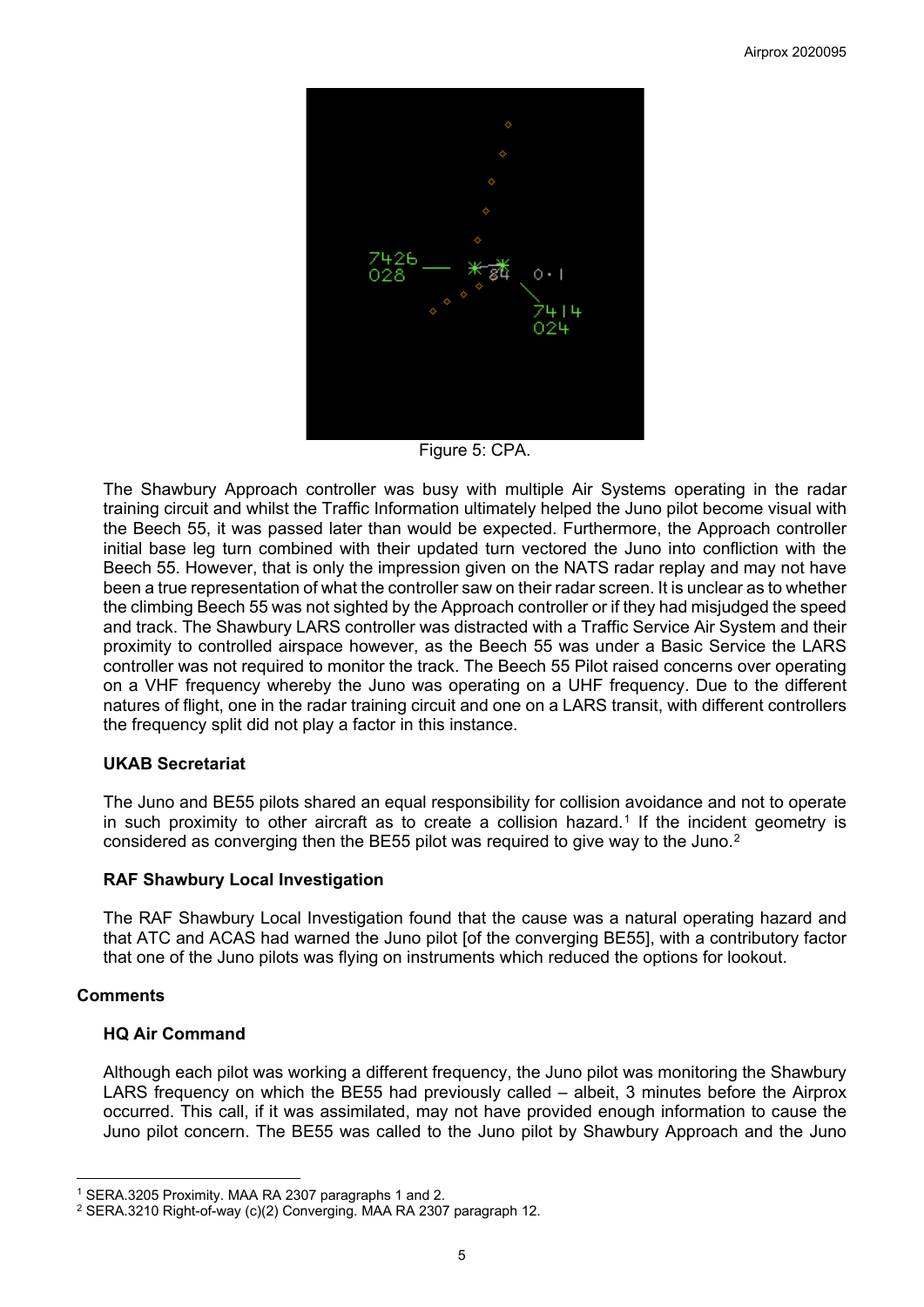pilot's lookout was further informed by a TAS alert helping them to visually acquire the BE55. The Juno pilot then took timely avoiding action to ensure the loss of separation was not further eroded.

Although it may appear that the Juno was vectored into confliction with the BE55, the investigation into this Airprox did not uncover whether the Shawbury Approach controller did not see the confliction developing or whether they did not assimilate it before giving turn instructions to the Juno pilot. An element of distraction likely caused the Shawbury LARS controller not to notice the confliction, although the BE55 was on a Basic Service and they were not required to pass traffic information. This Airprox serves to highlight the importance of utilising all available information to build situational awareness and make timely action to avoid a mid-air collision. The Juno pilot is commended for their actions, especially as they would have been busy monitoring the student pilot and had their lookout obscured by the aircraft doorframe.

#### **Summary**

An Airprox was reported when a Juno helicopter and a BE55 flew into proximity 15NM SSW of Shawbury at 0941Z on Monday 10<sup>th</sup> August 2020. Both pilots were operating in VMC, the Juno pilot under IFR in receipt of a Traffic Service from Shawbury Approach and the BE55 pilot under VFR in receipt of a Basic Service from Shawbury LARS.

#### **PART B: SUMMARY OF THE BOARD'S DISCUSSIONS**

Information available consisted of reports from both pilots, radar photographs/video recordings, reports from the air traffic controllers involved and reports from the appropriate operating authorities. Relevant contributory factors mentioned during the Board's discussions are highlighted within the text in bold, with the numbers referring to the Contributory Factors table displayed in Part C.

Due to the exceptional circumstances presented by the coronavirus pandemic, this incident was assessed as part of a 'virtual' UK Airprox Board meeting where members provided a combination of written contributions and dial-in/VTC comments.

The Board first discussed the circumstances leading up to the Airprox. The BE55 pilot had departed from a local airfield on a southbound track and had established a Basic Service with the Shawbury LARS controller. The Juno pilot was operating in the radar pattern under radar vectors from a U/T radar controller with a screen controller positioned to provide guidance and monitoring. Members agreed that the Juno had been vectored towards the BE55 track but that there was some 800ft vertical separation when the initial vector on to east was given to the Juno pilot. However, the BE55 pilot had started to climb when the Juno was given a further vector left to heading 060° and the 2 aircraft came into conflict. Controller members felt that the reducing vertical separation at the time the second vector was given was such that the U/T controller had vectored the Juno in to conflict (**CF1**, **CF5**), which neither the U/T or screen controllers appeared to have initially detected (**CF2**, **CF3**). The conflict was then detected but not until 40sec after the second vector had been passed, when Traffic Information was passed to the Juno pilot (**CF4**). Members acknowledged that the Shawbury radar picture was obtained from a different feed than that used to produce the NATS Ltd radar screenshots used by the Board and that the Shawbury traffic depiction may not have been the same. However, it was felt that this was a matter that only the Shawbury Investigation could address. The Board noted from R/T transcript that the BE55 pilot had stated on initial contact that he was level at 1000ft and would be climbing to 4000ft. Members discussed whether the LARS controller should have notified the U/T radar and screen controllers of the BE55 pilot's stated intention to climb to 4000ft (**CF7**) or have requested that the BE55 pilot notify the controller at the point they intended to climb. Unfortunately, the LARS controller then became busy with other Traffic Service aircraft (**CF6**) and did not detect when the BE55 pilot start to climb. Turning to the pilots, the Juno Instructor received Traffic Information and a TCAS alert (**CF9**) which helped him to see the approaching BE55, but this was at a late stage (**CF11**) by which time he had to take emergency avoiding action. The BE55 pilot did not see the Juno at all (**CF10**) which the Board felt resulted in an Airprox where safety had been much reduced, a risk B.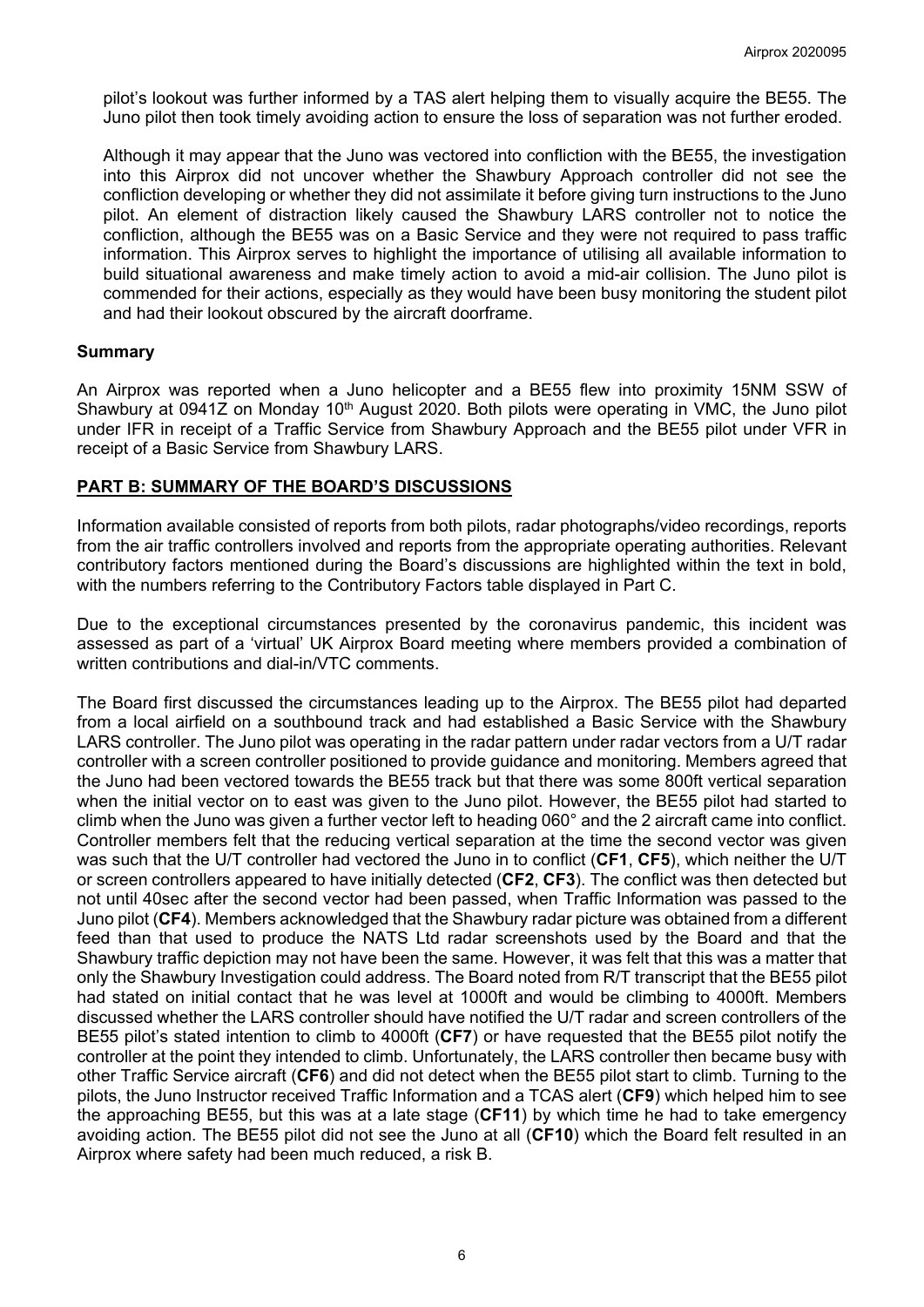## **PART C: ASSESSMENT OF CONTRIBUTORY FACTORS AND RISK**

## Contributory Factors:

|                | 2020095                                              |                                                                |                                                                     |  |  |  |  |  |  |  |  |
|----------------|------------------------------------------------------|----------------------------------------------------------------|---------------------------------------------------------------------|--|--|--|--|--|--|--|--|
| <b>CF</b>      | Factor                                               | <b>Description</b>                                             | Amplification                                                       |  |  |  |  |  |  |  |  |
|                | <b>Ground Elements</b>                               |                                                                |                                                                     |  |  |  |  |  |  |  |  |
|                |                                                      | • Regulations, Processes, Procedures and Compliance            |                                                                     |  |  |  |  |  |  |  |  |
| 1              | <b>Human Factors</b>                                 | • ATM Regulatory Deviation                                     | Regulations and/or procedures not complied with                     |  |  |  |  |  |  |  |  |
|                | • Manning and Equipment                              |                                                                |                                                                     |  |  |  |  |  |  |  |  |
| 2              | <b>Human Factors</b>                                 | • Mentoring                                                    |                                                                     |  |  |  |  |  |  |  |  |
|                | • Situational Awareness and Action                   |                                                                |                                                                     |  |  |  |  |  |  |  |  |
| 3              | <b>Human Factors</b>                                 | • Conflict Detection - Detected Late                           |                                                                     |  |  |  |  |  |  |  |  |
| 4              | <b>Human Factors</b>                                 | • ANS Traffic Information Provision                            | TI not provided, inaccurate, inadequate, or late                    |  |  |  |  |  |  |  |  |
| 5              | <b>Human Factors</b>                                 | • Separation Provision                                         | The ANS instructions contributed to the Airprox                     |  |  |  |  |  |  |  |  |
| 6              | <b>Human Factors</b>                                 | · Distraction - Job Related                                    | Controller engaged in other tasks                                   |  |  |  |  |  |  |  |  |
| $\overline{7}$ | <b>Human Factors</b>                                 | • ATM Coordination                                             |                                                                     |  |  |  |  |  |  |  |  |
|                | <b>Flight Elements</b>                               |                                                                |                                                                     |  |  |  |  |  |  |  |  |
|                |                                                      | • Situational Awareness of the Conflicting Aircraft and Action |                                                                     |  |  |  |  |  |  |  |  |
| 8              | Contextual                                           | • Situational Awareness and Sensory<br>Events                  | Pilot had no, late or only generic, Situational Awareness           |  |  |  |  |  |  |  |  |
|                | • Electronic Warning System Operation and Compliance |                                                                |                                                                     |  |  |  |  |  |  |  |  |
| 9              | Contextual                                           | • ACAS/TCAS TA                                                 |                                                                     |  |  |  |  |  |  |  |  |
|                | • See and Avoid                                      |                                                                |                                                                     |  |  |  |  |  |  |  |  |
| 10             | <b>Human Factors</b>                                 | • Monitoring of Other Aircraft                                 | Non-sighting or effectively a non-sighting by one or both<br>pilots |  |  |  |  |  |  |  |  |
| 11             | <b>Human Factors</b>                                 | • Monitoring of Other Aircraft                                 | Late-sighting by one or both pilots                                 |  |  |  |  |  |  |  |  |

Degree of Risk: B.

Recommendation: Nil.

Safety Barrier Assessment<sup>[3](#page-6-0)</sup>

In assessing the effectiveness of the safety barriers associated with this incident, the Board concluded that the key factors had been that:

#### **Ground Elements:**

**Regulations, Processes, Procedures and Compliance** were assessed as **partially effective** because the U/T controller vectored the Juno towards the BE55 whose pilot had already notified the LARS controller of their intention to climb.

**Manning and Equipment** were assessed as **partially effective** because the Screen controller did not intervene.

**Situational Awareness of the Confliction and Action** were assessed as **partially effective** because Traffic Information was passed at a late stage.

<span id="page-6-0"></span><sup>&</sup>lt;sup>3</sup> The UK Airprox Board scheme for assessing the Availability, Functionality and Effectiveness of safety barriers can be found on the [UKAB Website.](http://www.airproxboard.org.uk/Learn-more/Airprox-Barrier-Assessment/)